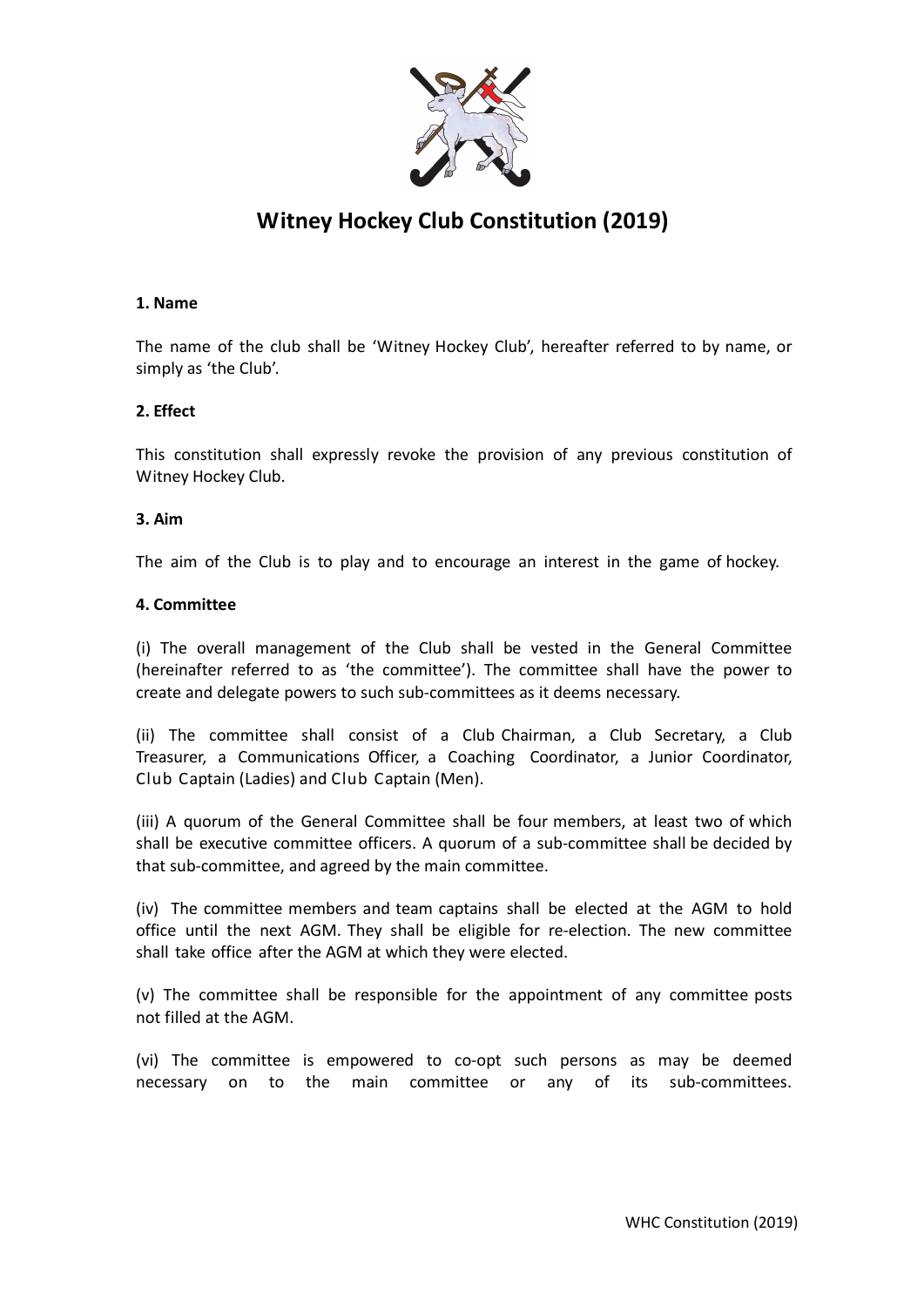(vii) The General Committee shall meet at least three times per season. Meetings may only be held after issuing one week's notice. Sub-committees will determine their own programme of meetings and will report back to the general committee as required.

(vii) The Committee will be responsible for adopting new policy, codes of practice and rules that affect the organisation of the club.

(ix) Every proposal at any committee meeting shall be decided upon by a majority of votes. Each committee member present shall have one vote. In the event of an even vote, the Chairperson of that meeting shall have a second casting vote.

(x) In the event of any person ceasing to be a member of the Club, he or she shall cease to be a member of the committee. The committee shall appoint another member of the Club to act in their place if necessary.

(xii) The Chairman, Treasurer and Secretary of the Club shall be the signatories for all payments made by the Club, of which two must authorise each and every payment. Prior Authorisation by e-mail is acceptable to allow the Treasurer to make electronic payments. The Treasurer must attach this Authorisation to the supporting documentation for the payment.

#### **5. General Meetings**

(i) The Annual General Meeting shall be called for the following purposes:

- To receive officers' reports:
- To receive and adopt the season's accounts;
- To elect the General Committee for the next season;
- To fix match fees and subscriptions for the next year;
- To transact any business notified;
- To accept brief relevant comments from the floor about relevant issues relating to the management of the Club.

(ii) An Extraordinary General Meeting may be called at any time by the committee on receipt of a letter signed by ten members of the Club. Such a meeting must be convened within twenty eight days of receiving the letter. The letter must specify the nature of the business to be discussed, and no other business shall be discussed. Fourteen days' notice of such a meeting, specifying its purpose, must be given to every member of the Club at their last known address or email.

(iii) A quorum at a General Meeting shall be eight members, of which at least three shall be members of the General Committee.

(iv) Every proposal at any General Meeting shall be decided upon by a majority of votes. Each member present shall have one vote. In the event of an even vote, the Chairperson of that meeting shall have a second casting vote.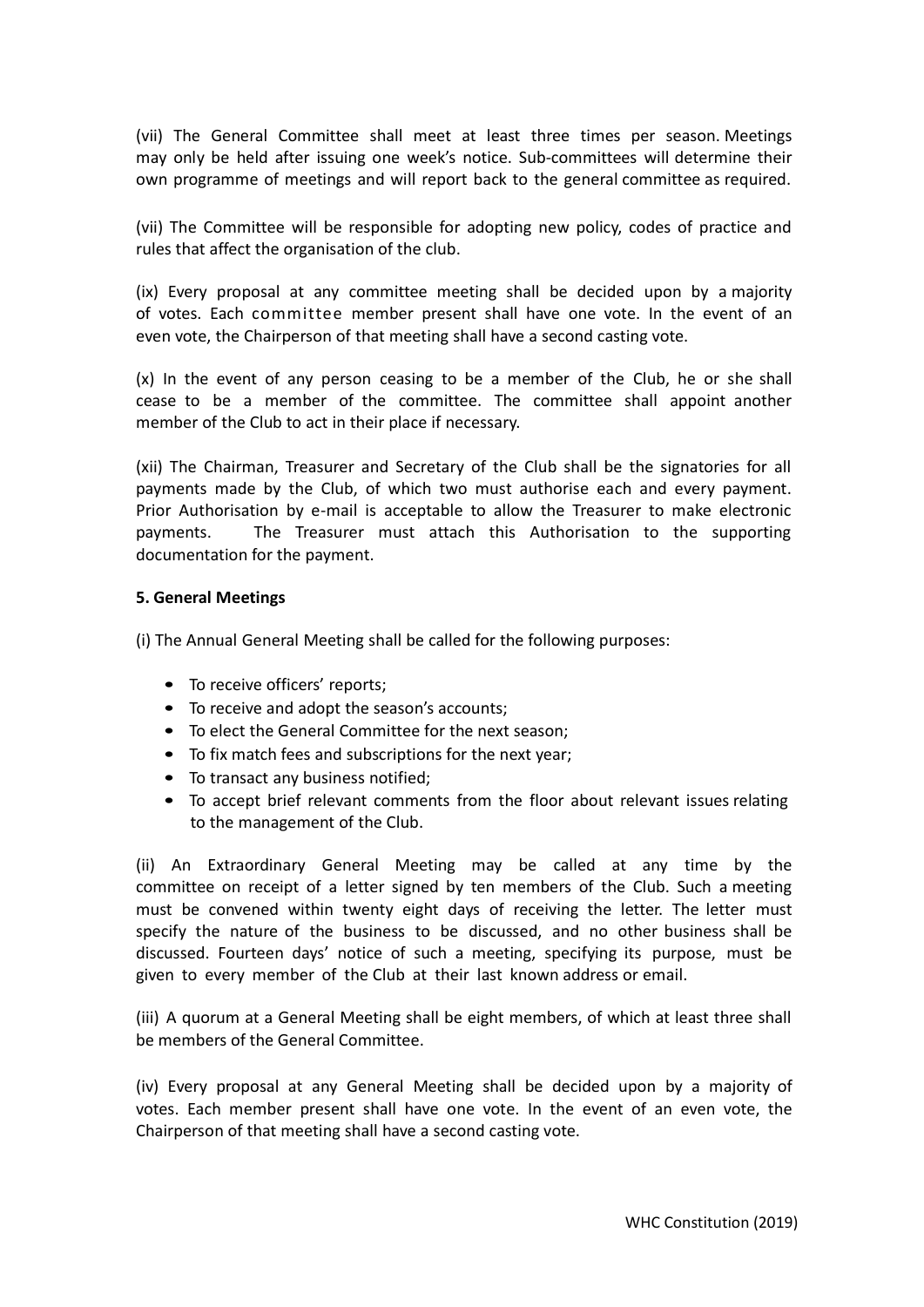# **6. Minutes**

Minutes of all meetings must be taken and forwarded to the Secretary for keeping. Such minutes must be signed by the Chairperson of the meeting as a true and accurate record of the meeting.

## **7. Membership**

(i) Membership of the Club shall be open to anyone interested in the sport of hockey, regardless of sex, age, disability, ethnicity, nationality, sexual orientation, religion or other beliefs.However, limitation of membership according to available facilities is allowable on a non-discriminatory basis.

(iii) The Club may have different classes of membership and subscription on a nondiscriminatory and fair basis. The Club will endeavour to keep subscriptions at levels that will not pose a significant obstacle to people participating.

(iii) Full membership of the Club is only attained upon payment of the annual subscription, and acceptance of the Club Constitution and appropriate Codes of Conduct.

(iv) The committee may only refuse membership, or remove it, for good cause, including conduct or character likely to bring the Club or sport into disrepute. Appeal against refusal or removal may be made to the members.

(v) Members will accept that the Club shall not be liable for personal injury howsoever caused whilst a member is participating in any of the Club's organized activities.

#### **8. Discipline and appeals**

(i) All concerns, allegations or reports of poor practice/abuse relating to the welfare of children and young people will be recorded and responded to swiftly and appropriately in accordance with the club's child protection policy and procedures. The club Welfare Officer is the lead contact for all members in the event of any child protection concerns.

(ii) All complaints regarding the behaviour of members should be presented and submitted in writing to the Secretary.

(iii) The Management Committee will meet to hear complaints within 28 days of a complaint being lodged. The committee has the power to take appropriate disciplinary action including the termination of membership.

(iv) The outcome of a disciplinary hearing should be notified in writing to the person who lodged the complaint and the member against whom the complaint was made within 7 days of the hearing.

(v) There will be the right of appeal to the Management Committee following disciplinary action being announced. The committee should consider the appeal within 28 days of the Secretary receiving the appeal.